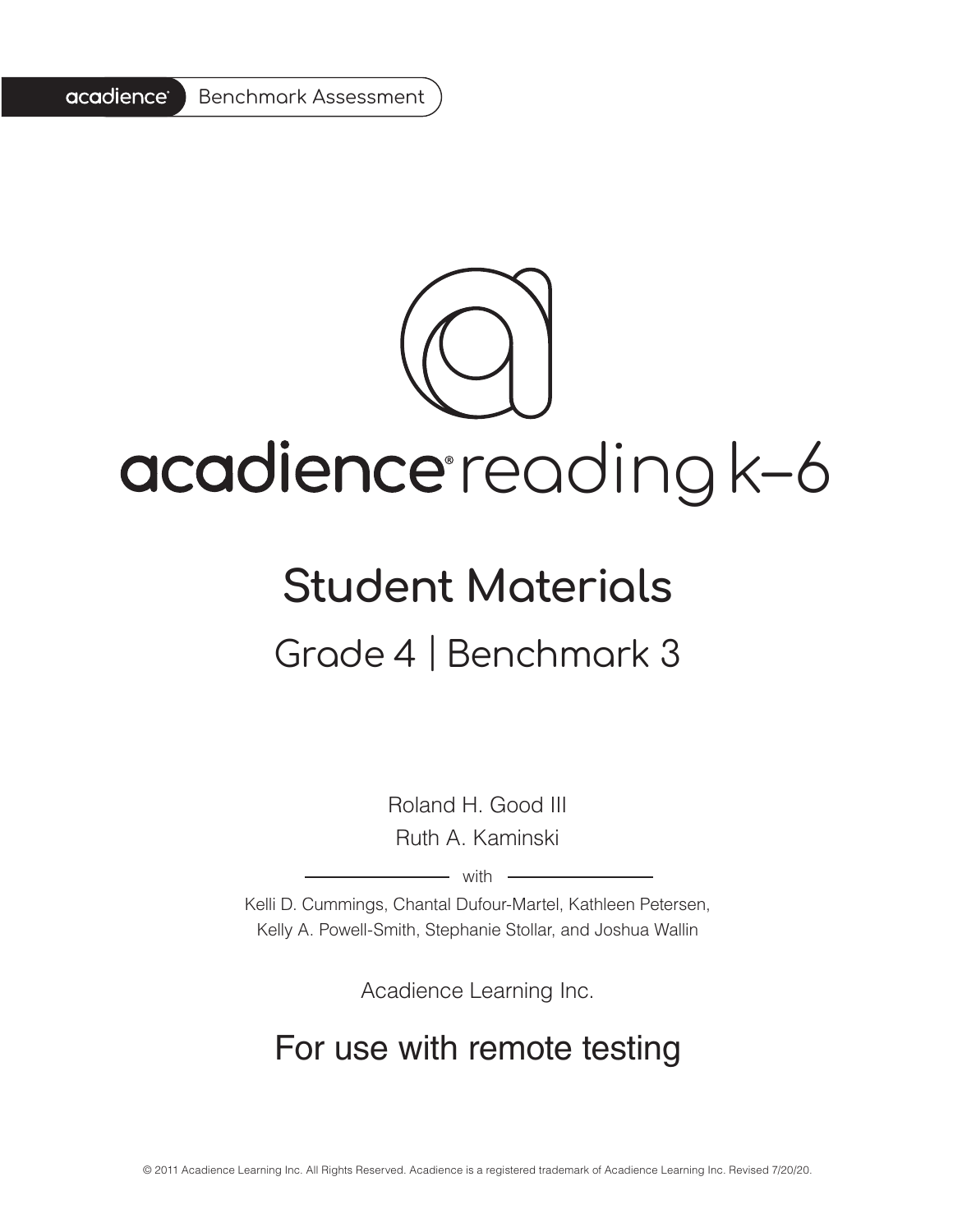# **A Wild Ride for Bella**

Bella fastened her life jacket and stepped into her aunt and uncle's big yellow raft. Her older brother, Martin, had claimed that river rafting would be the most exciting thing Bella would ever do, but she was skeptical.

 "How could floating on the water be that exciting?" Bella thought to herself. She thought maybe her brother was just trying to show off because he'd been rafting so many times. This trip would be her first time down the river.

Bella's aunt and uncle sat in the back of the raft where they could steer the boat best. Bella and Martin sat in the front and used their paddles to help the raft move downstream. As they drifted down the calm river, Bella said, "This is fun, but it seems pretty simple to me. It doesn't seem like the most exciting thing I've ever done."

Just then, they heard a roaring sound up ahead and Bella felt her heart pounding loudly. As they came around the bend, Bella saw white water rushing and whirling between huge rocks.

 "Draw left!" called her aunt. Bella and Martin immediately paddled to the left as hard as they could. They managed to avoid colliding with a big rock hidden under the churning water. They spun around in a whirlpool and then slipped into a fast current. They raced along, dipping and bouncing over the water. Sprays of water soaked their clothes. Suddenly they reached the end of the rapids and floated into calm water again.

Bella's eyes were bright and she was breathing heavily after the wild ride. "Martin, I think you were right. That was definitely the most exciting ride I have ever had." She grinned and said, "Now I want to go back and ride those rapids again!"

Everyone laughed. They had all been thinking the exact same thing.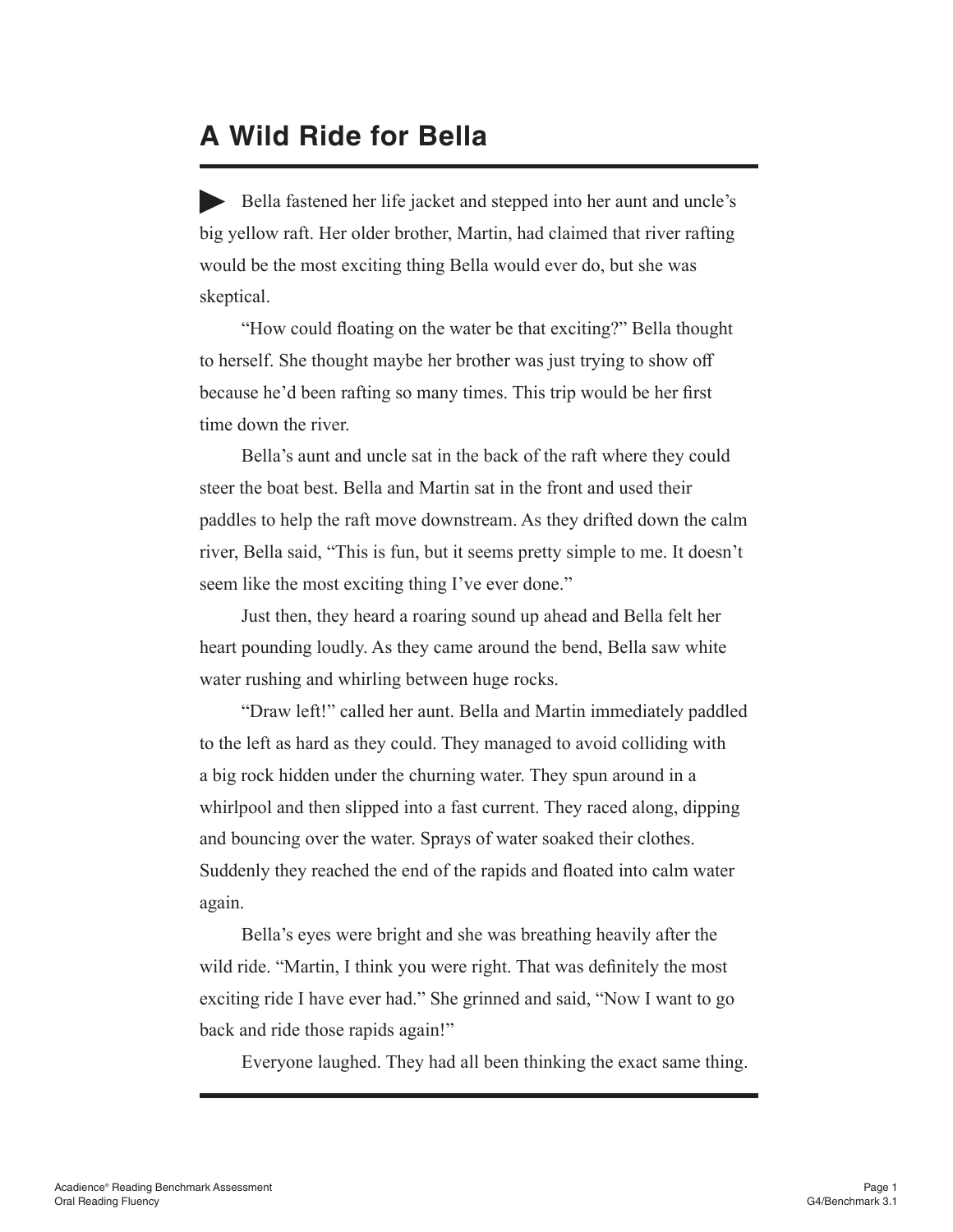# **Rainbows**

Since long ago, people around the world have been amazed by the rainbow. This natural light show has inspired everything from movies to songs. A close look at the science behind the rainbow shows that there is more to the rainbow than what meets the eye.

 The first thing most people notice about a rainbow is the bright colors. These colors are created by the sun's light passing through raindrops. Different colors reflect back at slightly different angles, splitting the light into the rainbow. What may surprise you is that the colors you see are not the only colors in a rainbow. Rainbows are actually made up of every color in the light spectrum, from red to violet. However, the human eye can only see a small number of these colors.

Another interesting part of a rainbow is its arch. A rainbow is really a circle. Since the ground gets in the way, it looks like an arch. Actually, the arch that you see is formed by raindrops that are in just the right place to reflect the colors back to your eyes. A person standing next to you will see a rainbow formed by slightly different drops. We can only see a rainbow when the sun is low enough in the sky. This is why we do not see a rainbow every time it is sunny and raining.

Rainbows can also be seen in other combinations of light and water. This includes waterfalls, dew-covered spider webs, and even light from the moon. There are also double rainbows, when a second arch is formed by light that bounces twice inside the raindrops. Much more rare is the fire rainbow. A fire rainbow is caused by a rainbow's interaction with cirrus clouds that creates a rainbow in the shape of fire. As you now know, rainbows are much more complex than what we see!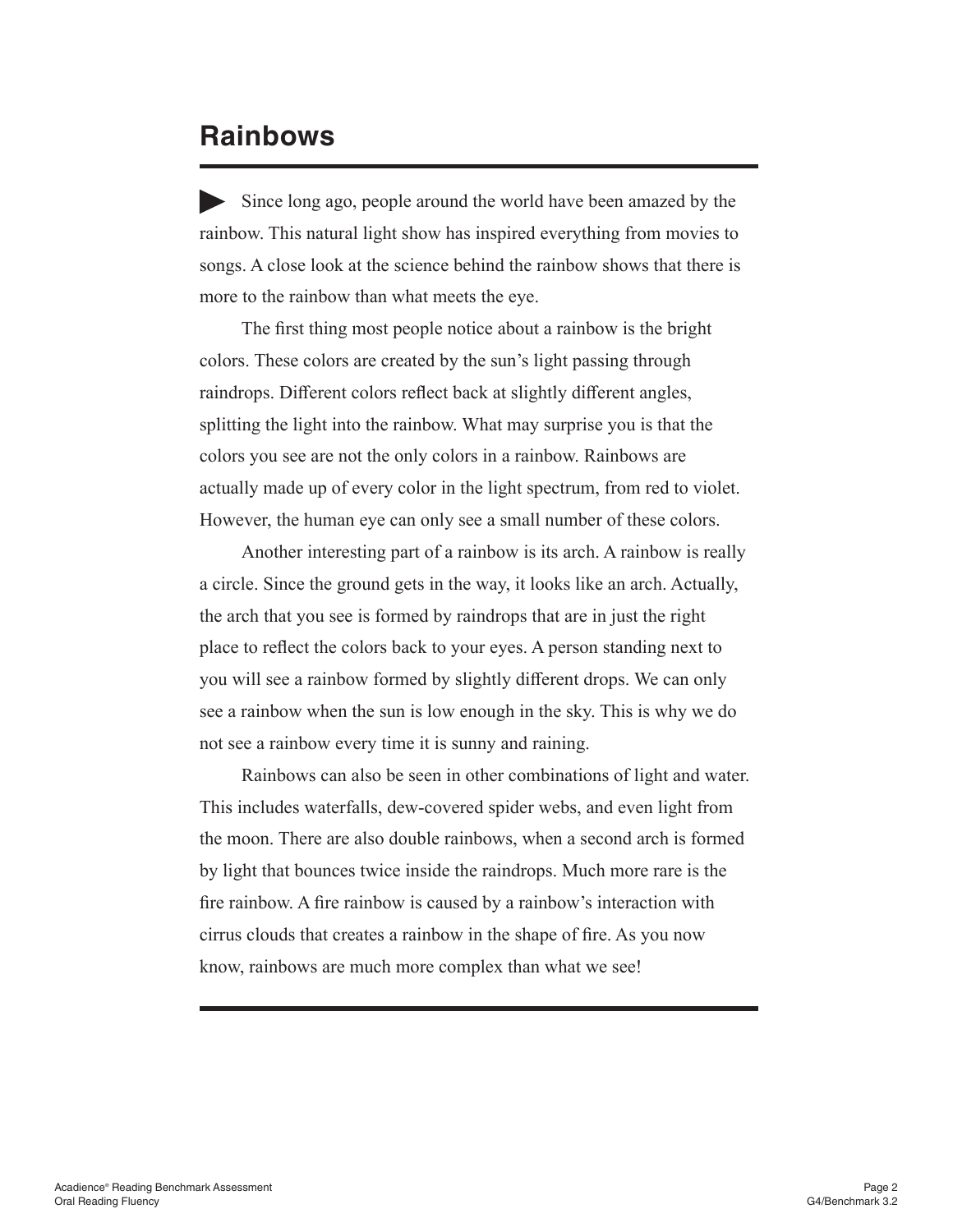# **A New Kind of Family**

Baby elephants need help to survive. Like all babies, they need protection. They also need a sense of love and belonging. A woman in Kenya is trying to provide that kind of love and care for baby elephants who have lost their families. She is giving orphaned elephants a new kind of family.

The woman, Daphne Sheldrick, has created an elephant nursery. It is a place to give a baby what it needs so it can return to the wild. The keepers who work there become the elephant's new family. They stay with the baby at all times just as its elephant family would have. The keepers make milk available to the orphan twenty-four hours a day. They show it love and affection and never let it feel alone. Baby elephants are so sensitive that missing someone can make them very ill. To prevent that, the keepers make sure the baby doesn't become attached to just one person. Each night, a different worker sleeps with it. That way, the baby feels secure no matter which workers are on duty.

Elephant orphans must learn to communicate by being with other elephants. When the babies are a year old, they move to a nearby park. It is a protected place where herds of older orphans live. They are slowly getting ready to live in the wild. There, the baby orphans learn elephant language and how to get along with a herd. It is easy for them to fit in because older elephants naturally love all baby elephants.

At the park, baby orphans are free to wander with the herd. But they still have plenty of contact with their human family. As the young elephants become more confident, they go into the wild more and more often. Most eventually find a place with a wild herd.

Orphans who live in the wild often come back to visit. Many years later, they still recognize and love the humans who raised them. The keepers know that the old saying is true—an elephant truly never forgets!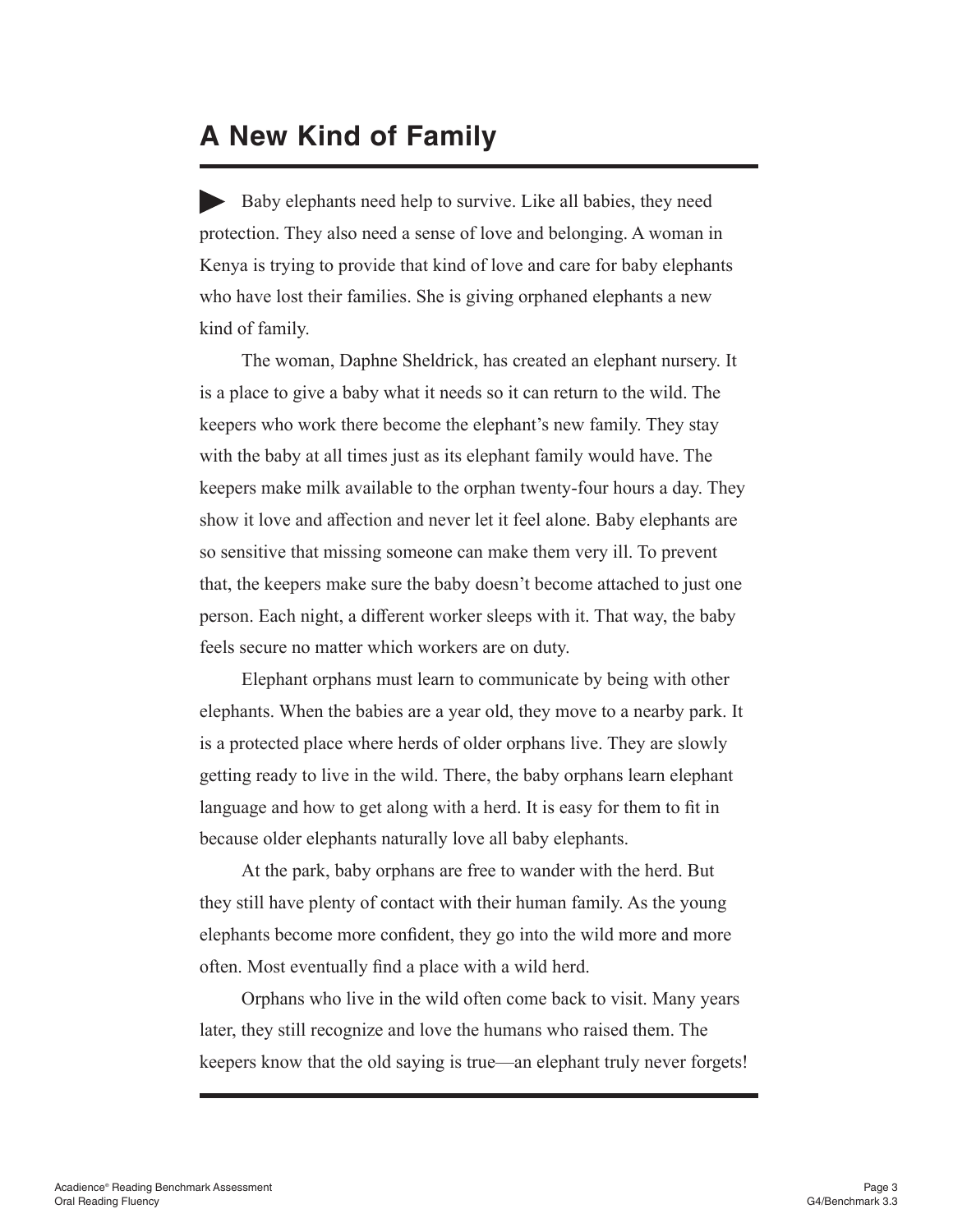#### acadience<sup>®</sup> Benchmark Assessment

# **3**

 $\overline{\phantom{0}}$ 

Name: \_\_\_\_\_\_\_\_\_\_\_\_\_\_\_\_\_\_\_\_\_\_\_\_\_\_\_\_\_\_\_\_\_\_\_\_\_\_\_\_\_\_\_\_\_\_\_\_\_\_\_\_\_\_\_\_\_\_\_\_\_\_\_\_\_\_\_\_\_\_\_\_\_\_\_\_\_\_\_\_\_\_\_\_\_\_\_\_\_\_\_\_\_\_\_\_\_\_\_\_\_\_\_

# Practice 1

| After playing in the dirt, Sam went   summer   to wash her hands. | home<br>was |  |
|-------------------------------------------------------------------|-------------|--|
|                                                                   |             |  |

## Practice 2

| On her way home, she   sleep | chair<br>saw | an ice cream truck. |
|------------------------------|--------------|---------------------|
|------------------------------|--------------|---------------------|



| -- | _____<br>____ |
|----|---------------|
|    |               |
|    |               |

**AS:** \_\_\_\_\_\_\_\_\_\_\_\_\_\_\_\_\_\_\_\_\_\_\_\_\_\_

**G4/Benchmark 3**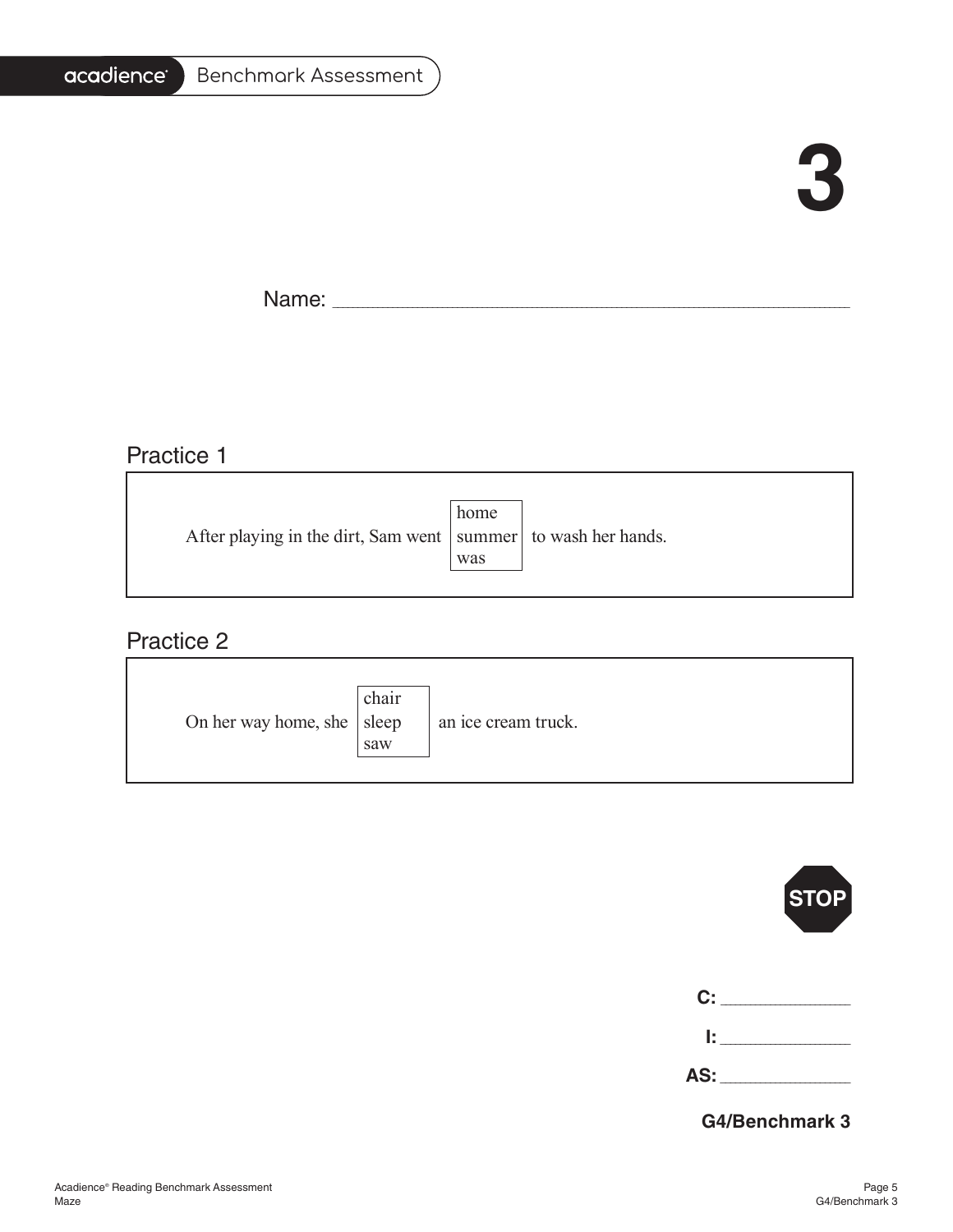### Diamonds State Park

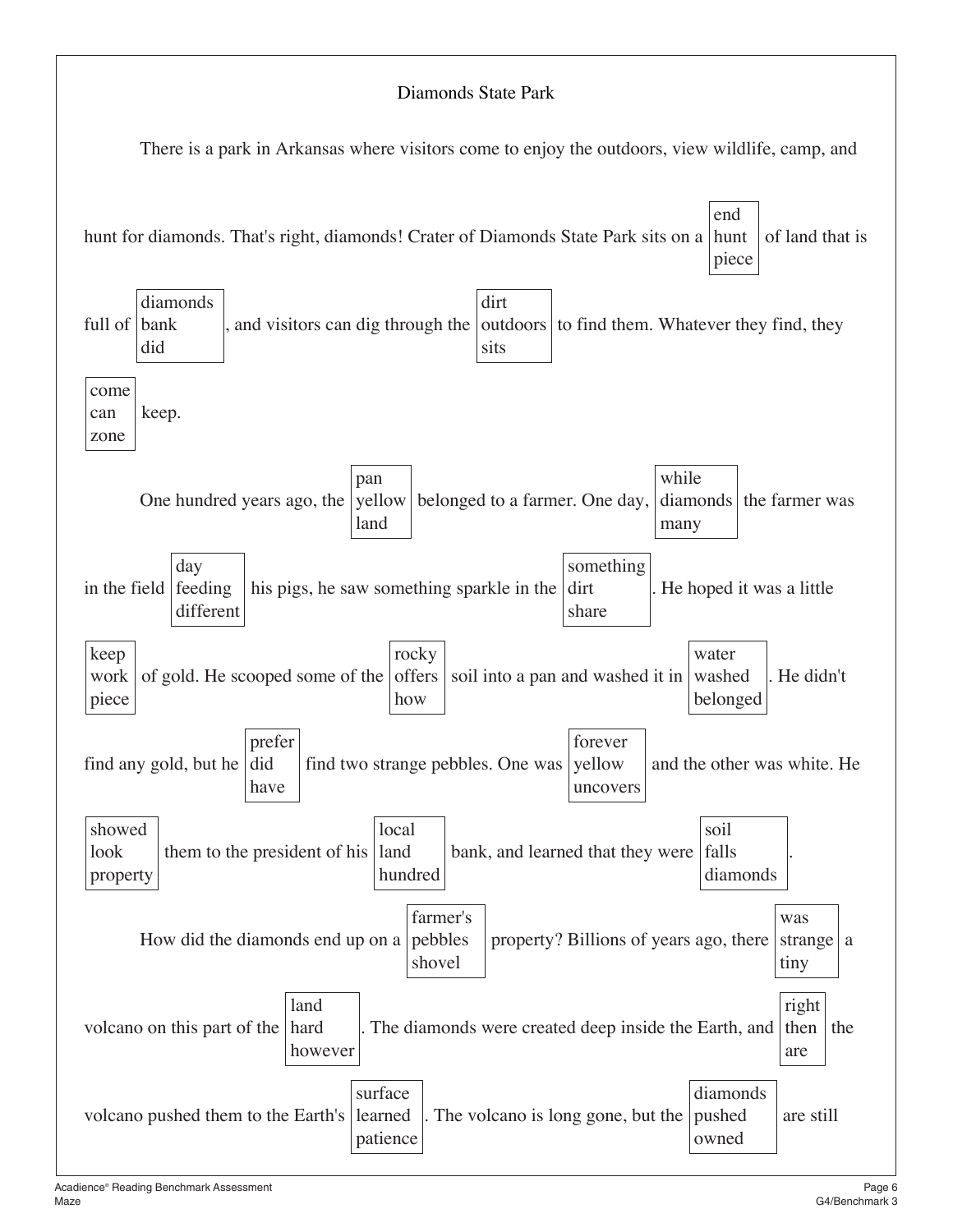there.